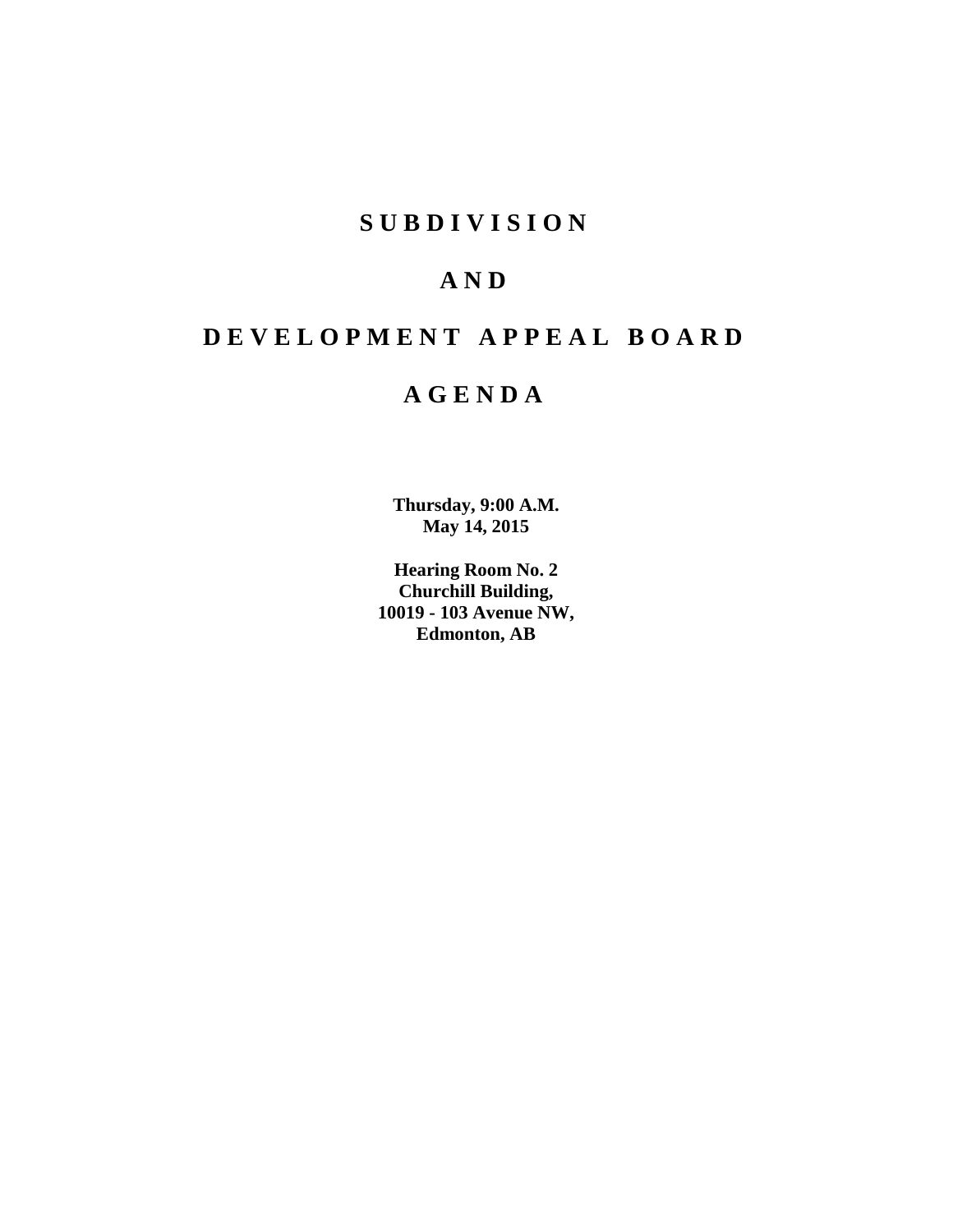### **SUBDIVISION AND DEVELOPMENT APPEAL BOARD HEARING ROOM NO. 2**

|       | 9:00 A.M.  | $SDAB-D-15-081$     | Construct (3) Accessory Buildings, Accessory to an<br>existing General Industrial Use (3 concrete silos)                                     |
|-------|------------|---------------------|----------------------------------------------------------------------------------------------------------------------------------------------|
|       |            | <b>TO BE RAISED</b> | 22235 - 115 Avenue NW<br>Project No.: 162509298-001                                                                                          |
|       |            |                     | LUNCH BREAK – 11:30 A.M. TO 12:30 P.M.                                                                                                       |
| $\Pi$ | 12:30 P.M. | $SDAB-D-15-095$     | Construct an Accessory Building (detached Garage -<br>$7.62m \times 8.53m$                                                                   |
|       |            |                     | 10826 - 60 Avenue NW                                                                                                                         |
|       |            |                     | Project No.: 170019693-001                                                                                                                   |
|       |            |                     |                                                                                                                                              |
|       | NOTE:      |                     | Unless otherwise stated, all references to "Section numbers" in this Agenda<br>refer to the authority under the Edmonton Zoning Bylaw 12800. |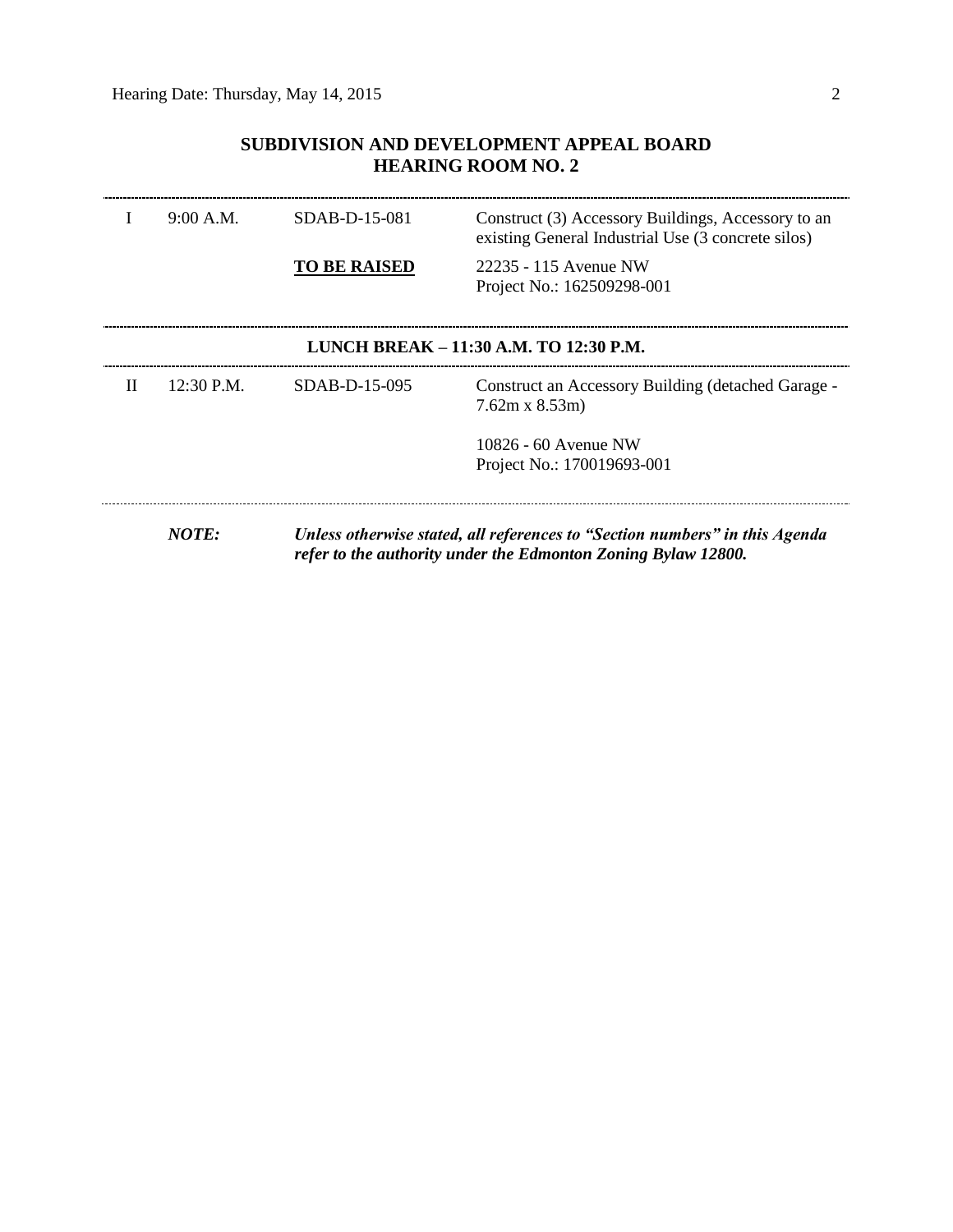#### **TO BE RAISED**

#### **ITEM I: 9:00 A.M. FILE: SDAB-D-15-081**

#### AN APPEAL FROM THE DECISION OF THE DEVELOPMENT OFFICER

| APPELLANT:<br><b>APPLICATION NO.:</b>                | 162509298-001                                                                                                           |
|------------------------------------------------------|-------------------------------------------------------------------------------------------------------------------------|
| <b>APPLICATION TO:</b>                               | Construct (3) Accessory<br>Buildings,<br>an existing<br>General<br>Accessory<br>to<br>Industrial Use (3 concrete silos) |
| DECISION OF THE<br>DEVELOPMENT AUTHORITY:            | Refused                                                                                                                 |
| <b>DECISION DATE:</b>                                | March 19, 2015                                                                                                          |
| <b>DATE OF APPEAL:</b>                               | March 25, 2015                                                                                                          |
| <b>MUNICIPAL DESCRIPTION</b><br>OF SUBJECT PROPERTY: | 22235 - 115 Avenue NW                                                                                                   |
| <b>LEGAL DESCRIPTION:</b>                            | Plan 0020287 Blk 1 Lot 5                                                                                                |
| ZONE:                                                | <b>IM Medium Industrial Zone</b>                                                                                        |
| <b>OVERLAY:</b>                                      | N/A                                                                                                                     |
| <b>STATUTORY PLAN:</b>                               | Winterburn Industrial Area Structure Plan                                                                               |

#### DEVELOPMENT OFFICER'S DECISION

REFUSED - The proposed development is refused for the following reason:

The proposed development does not conform to the regulations of the Edmonton Zoning Bylaw, Section 420.4(4) maximum height. Proposed height is 31.6 m, maximum height of the Zone is 18 m. They are in excess of 13.6 m above the maximum height of the zone.

Section 11.4(2) of the Zoning Bylaw, the Development Officer does not have variance power to permit any building or structure in excess of the maximum height of the zone. Therefore the proposed development to construct three (3) accessory buildings is refused.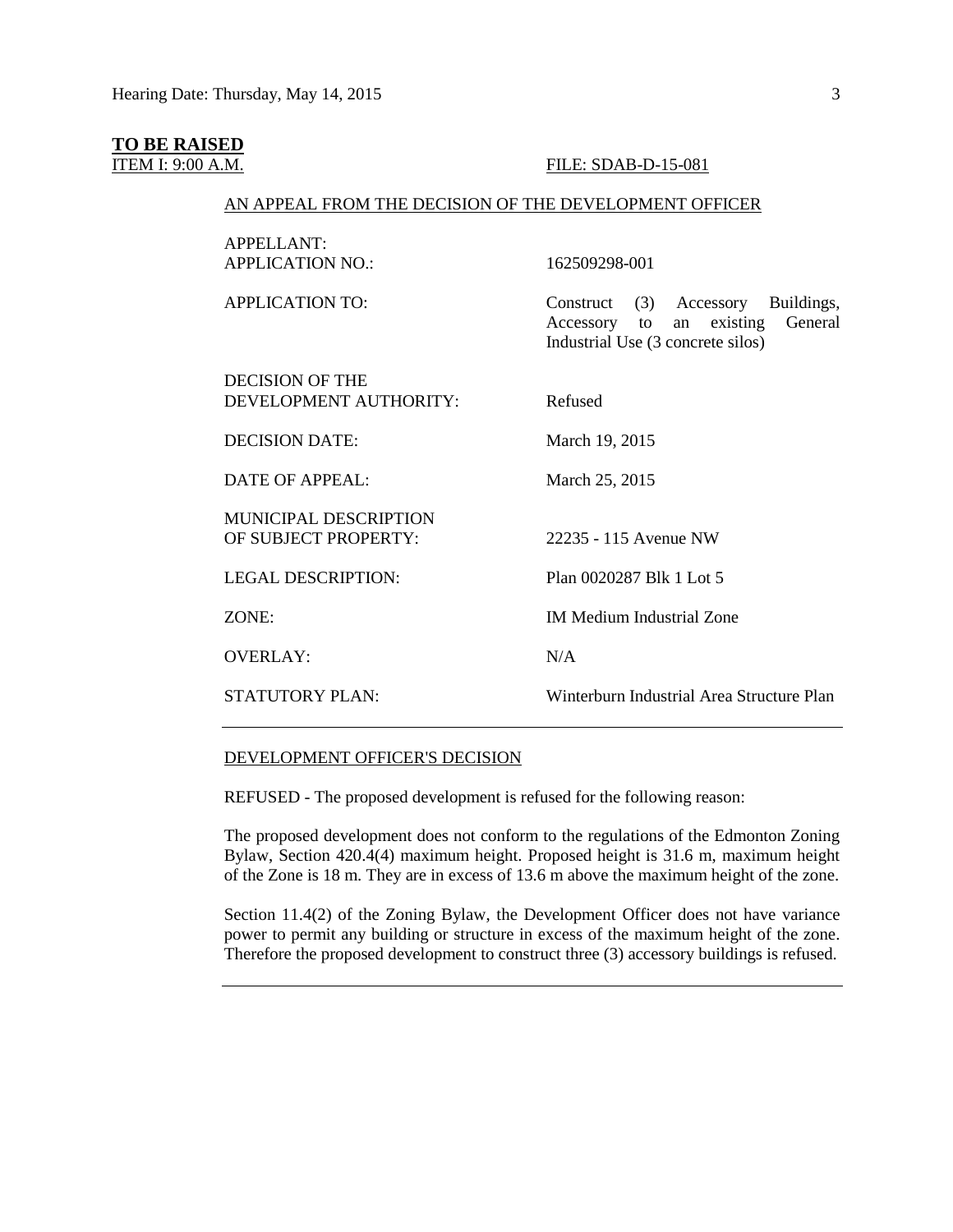#### APPELLANT'S SUBMISSION

Application to install 3 cement storage silos 32m high was refused as local zone height restriction is 18m. Applicant is a local supplier of high performance concrete to the Edmonton region - the Silo construction is necessary to meet the current infrastructure needs/ demands (bridges, overpasses, walkways, foundations, condo structures, etc.) of the City of Edmonton and local developers of the region. The silos will feed the cement necessary for the current plant expansion program approved under development permit 149161706-001. An existing building on the property stands 27m.tall. Other bulk storage tanks in the local zone stand at a similar height to the proposed development.

#### SUBDIVISION AND DEVELOPMENT APPEAL BOARD OFFICER'S COMMENTS

The Subdivision and Development Appeal Board at a hearing on April 23, 2015 made and passed the following motion:

"that the appeal hearing be SCHEDULED FOR May 13 or May 14, 2015 at the written request of the Appellant."

**General Industrial Uses** is a Permitted Use in the IM Medium Industrial Zone, Section 420.2(5).

Under Section 7.5(2), **General Industrial Uses** means development used principally for one or more of the following activities:

- a. the processing of raw materials;
- b. the making, manufacturing or assembling of semi-finished or finished goods, products or equipment;
- c. the cleaning, servicing, repairing or testing of materials, goods and equipment normally associated with industrial or commercial businesses or cleaning, servicing and repair operations to goods and equipment associated with personal or household use, where such operations have impacts that would make them incompatible in Non-industrial Zones;
- d. the storage or transshipping of materials, goods and equipment;
- e. the distribution and sale of materials, goods and equipment to institutions or industrial and commercial businesses for their direct use or to General Retail Stores or other sales Use Classes defined in this Bylaw for resale to individual customers; or
- f. the training of personnel in general industrial operations.

This Use Class includes vehicle body repair and paint shops. This Use Class does not include Major Impact Utility Services and Minor Impact Utility Services or the preparation of food and beverages for direct sale to the public.

Section 50.1(2) states Accessory Uses and Buildings are permitted in a Zone when Accessory to a principal Use which is a Permitted Use in that same Zone and for which a Development Permit has been issued.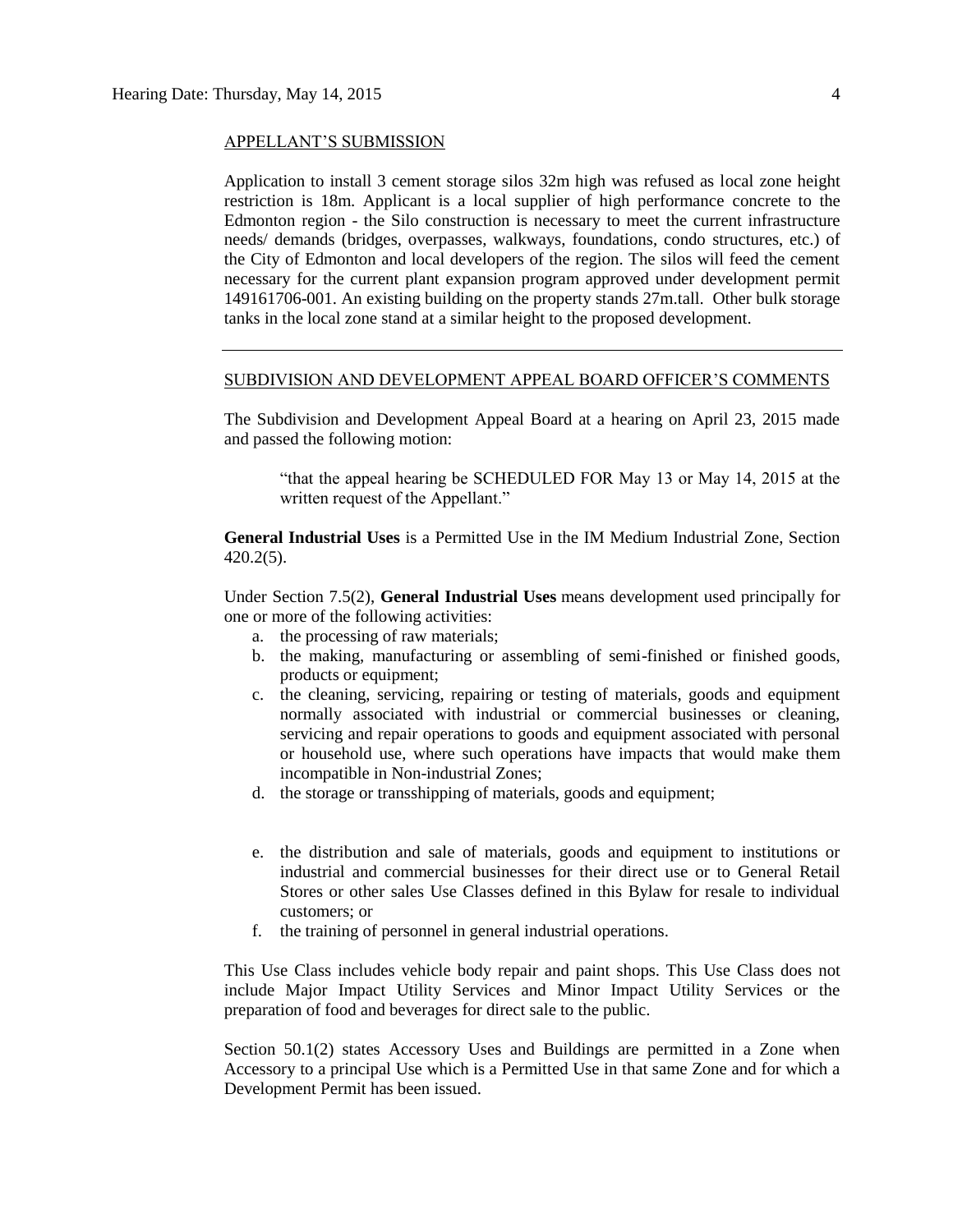Section 50.2(1) states in any Zone other than a Residential or a Natural Area Zone, an Accessory building or structure is subject to the Development Regulations for that Zone.

Section 420.4(4) states the maximum Building Height shall be 18.0 metres.

**The Development Officer determined the maximum Building Height is 18.0 metres. The proposed development provides a Building Height of 31.6 metres, which is in excess of the maximum by 13.6 metres.**

Under Section 6.1(49), **Height** means, when used with reference to a building or structure, the vertical distance between the horizontal plane through grade and a horizontal plane through:

- a. the highest point of the roof in the case of a building with a flat roof or a roof having a slope of less than 20 degrees; and
- b. The average level between eaves and ridges in the case of a pitched, gambrel, mansard or hipped roof, or a roof having a slope of more than 20 degrees; provided that in such cases the ridge line of the roof shall not extend more than [1.5](javascript:void(0);)  [me](javascript:void(0);)tres above the maximum permitted building Height of the Zone or in the case of a Garage Suite the maximum permitted building Height in accordance with [Section](http://webdocs.edmonton.ca/zoningbylaw/ZoningBylaw/Part1/Special_Land/87_Garage_and_Garden_Suites.htm)  [87](http://webdocs.edmonton.ca/zoningbylaw/ZoningBylaw/Part1/Special_Land/87_Garage_and_Garden_Suites.htm) of this Bylaw.



Section 420.1 states the purpose of the IM Medium Industrial Zone is to provide for manufacturing, processing, assembly, distribution, service and repair Uses that carry out a portion of their operation outdoors or require outdoor storage areas. Any nuisance associated with such Uses should not generally extend beyond the boundaries of the Site. This Zone should normally be applied on the interior of industrial areas adjacent to collector and local industrial public roadways such that Uses are separated from any adjacent residential areas by a higher quality Industrial or Commercial Zone.

#### NOTICE TO APPLICANT/APPELLANT

Provincial legislation requires that the Subdivision and Development Appeal Board issue its official decision in writing within fifteen days of the conclusion of the hearing. Bylaw No. 11136 requires that a verbal announcement of the Board's decision shall be made at the conclusion of the hearing of an appeal, but the verbal decision is not final nor binding on the Board until the decision has been given in writing in accordance with the Municipal Government Act.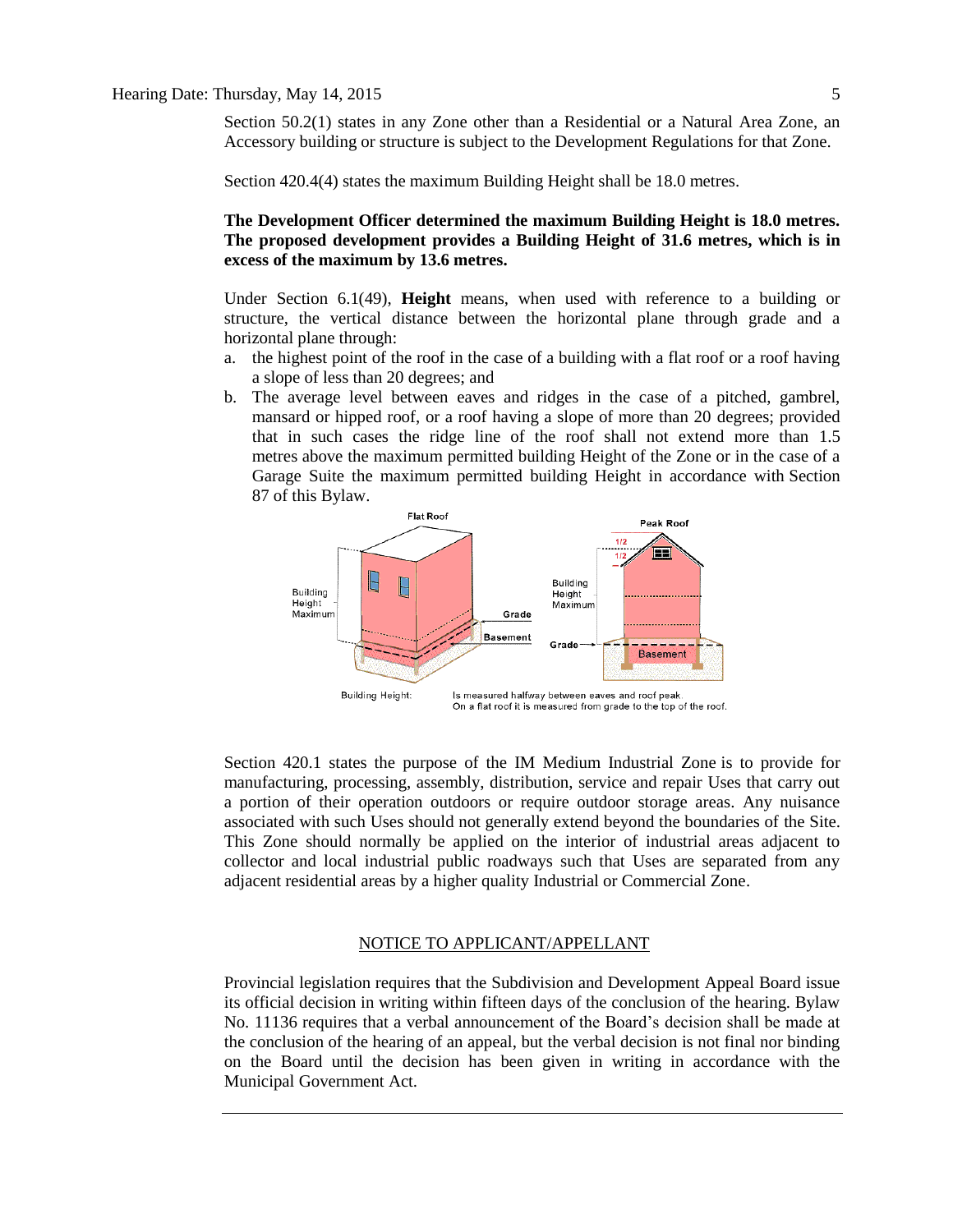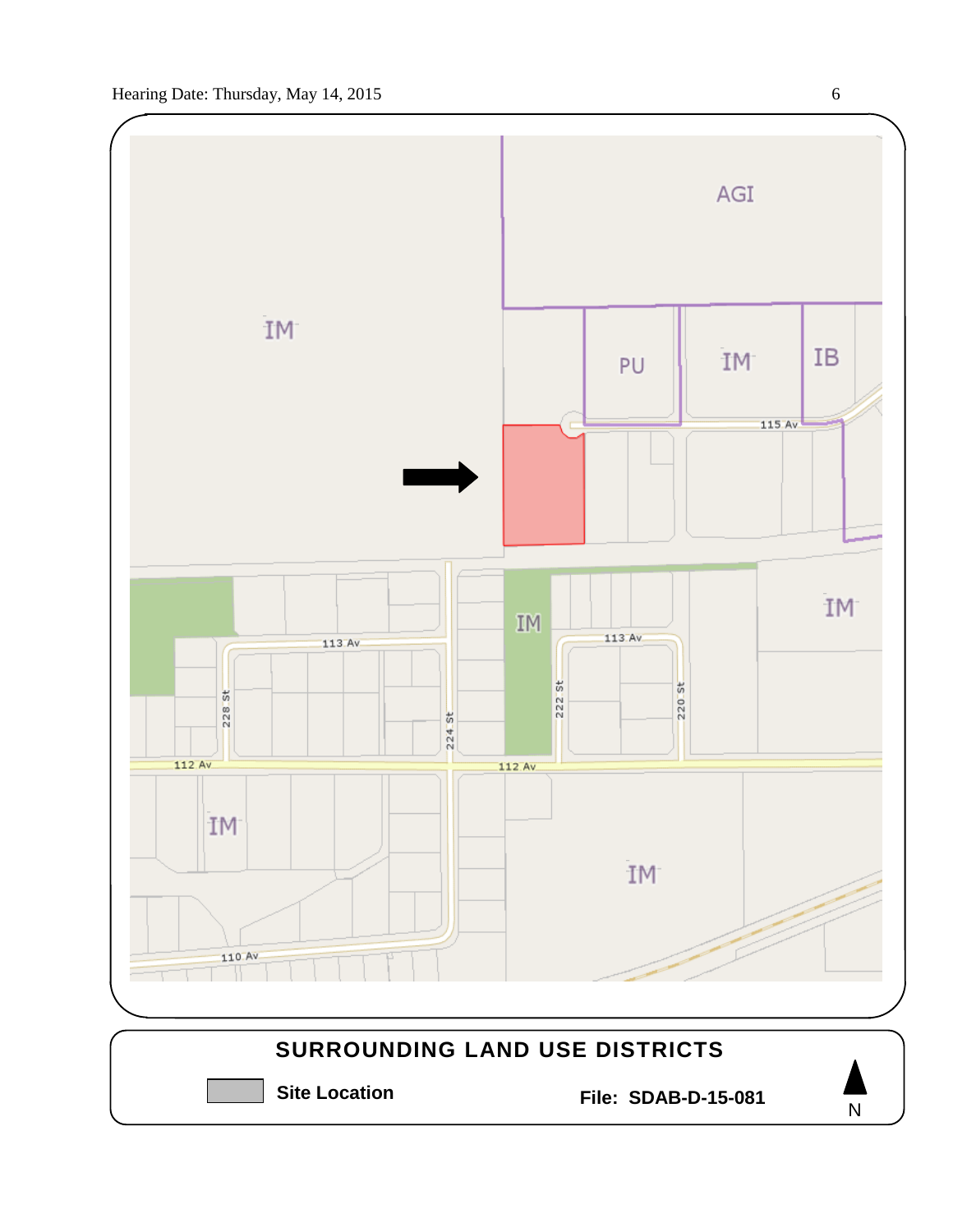#### **ITEM II: 12:30 P.M. FILE: SDAB-D-15-095**

#### AN APPEAL FROM THE DECISION OF THE DEVELOPMENT OFFICER BY AN ADJACENT PROPERTY OWNER

APPELLANT:

APPLICATION NO.: 170019693-001

APPLICATION TO: Construct an Accessory Building

DECISION OF THE DEVELOPMENT AUTHORITY: Approved with conditions

(detached Garage - 7.62m x 8.53m).

DECISION DATE: March 26, 2015

DATE OF APPEAL: April 15, 2015

NOTIFICATION PERIOD: April 2, 2015 through April 15, 2015

RESPONDENT:

MUNICIPAL DESCRIPTION OF SUBJECT PROPERTY: 10826 - 60 Avenue NW

STATUTORY PLAN: N/A

LEGAL DESCRIPTION: Plan 3734KS Blk 14 Lot 3A

ZONE: RF1 Single Detached Residential Zone

OVERLAY: Mature Neighbourhood Overlay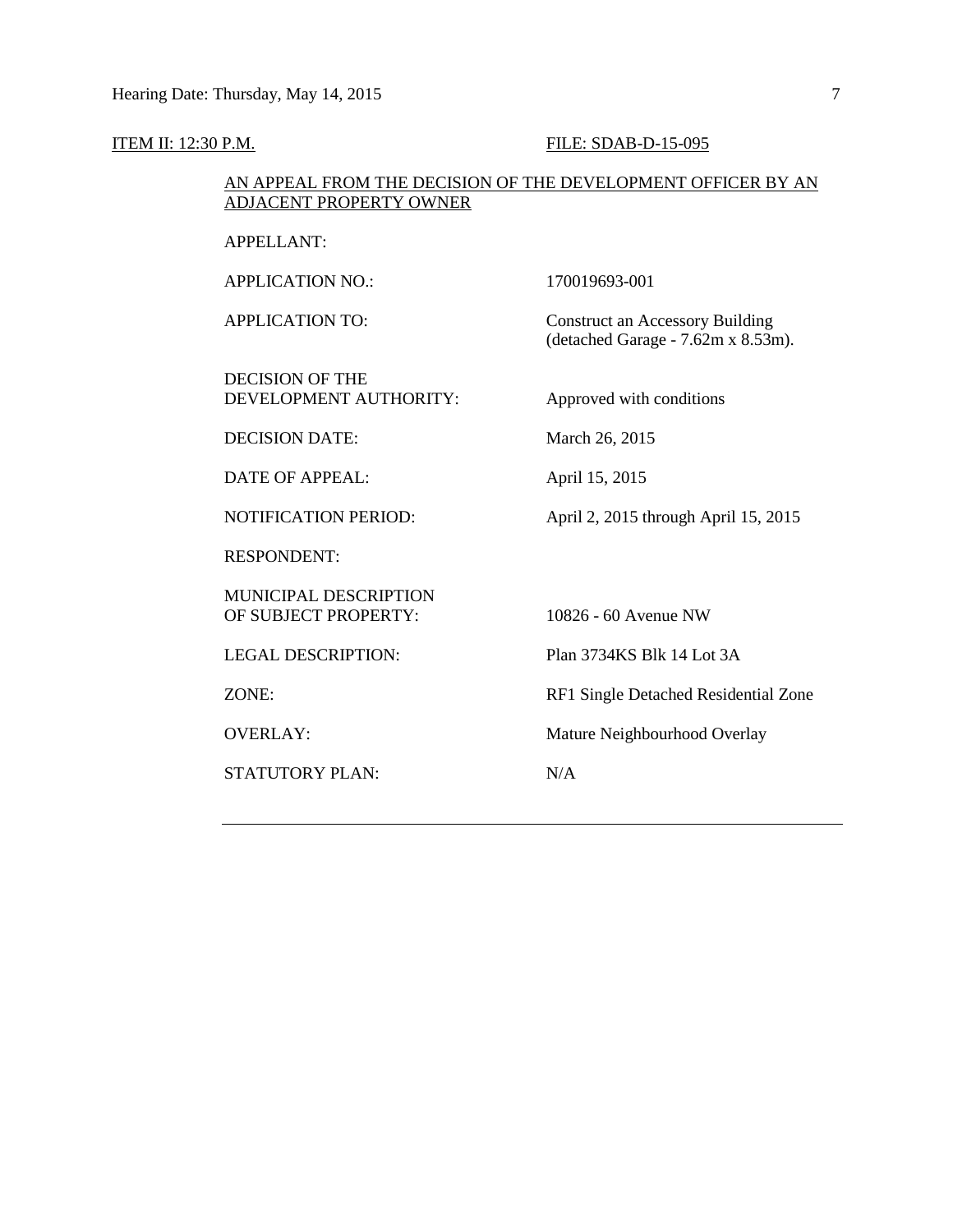#### DEVELOPMENT OFFICER'S DECISION

APPROVED - The proposed development is approved subject to the following conditions:

A variance was granted for this Development Permit pursuant to Sections 11.3 and 11.4. Subject to the right of appeal the permit is NOT VALID until the required Notification Period expires (date noted below) in accordance with Sections 21.1 and 17.1.

This Development Permit authorizes the development of an Accessory Building (detached Garage - 7.62m x 8.53m). The development shall be constructed in accordance with the approved drawings and is subject to the following conditions:

An accessory building or structure shall not exceed 4.3m nor one storey in height. (Reference Section 6.1(49) and 50.3(2)).

Eave projections shall not exceed 0.46m into required yards or Separations spaces less than 1.2m. (Reference Section 44.1(b))

Note: An approved Development Permit means that the proposed development has been reviewed only against the provisions of the Edmonton Zoning Bylaw. It does not remove obligations to conform with other legislation, bylaws or land title instruments such as the Municipal Government Act, the ERCB Directive 079, the Edmonton Safety Codes Permit Bylaw or any caveats, covenants or easements that might be attached to the Site. (Reference Section 5.2).

Note: Unless otherwise stated, all above references to section numbers refer to the authority under the Edmonton Zoning Bylaw 12800.

#### **VARIANCE:**

Section 54.1.4 - The Front Yard of any at-grade Dwelling unit in any Residential Zone, may include a maximum of one Driveway. - Proposed: Two Driveways

Unless otherwise stated, all above references to section numbers refer to the authority under the Edmonton Zoning Bylaw 12800.

#### APPELLANT'S SUBMISSION

"I wish to appeal the section 54.1.4 the proposed two driveways. The second driveway is to access the second double garage on the back of the property and would be adjacent to easy access from the alley which is the norm.

I wish to appeal the allowance of a second double garage. It is unheard of in this mature neighbourhood. The bylaw is for this 12800 I believe but the letter from the planning department is unclear.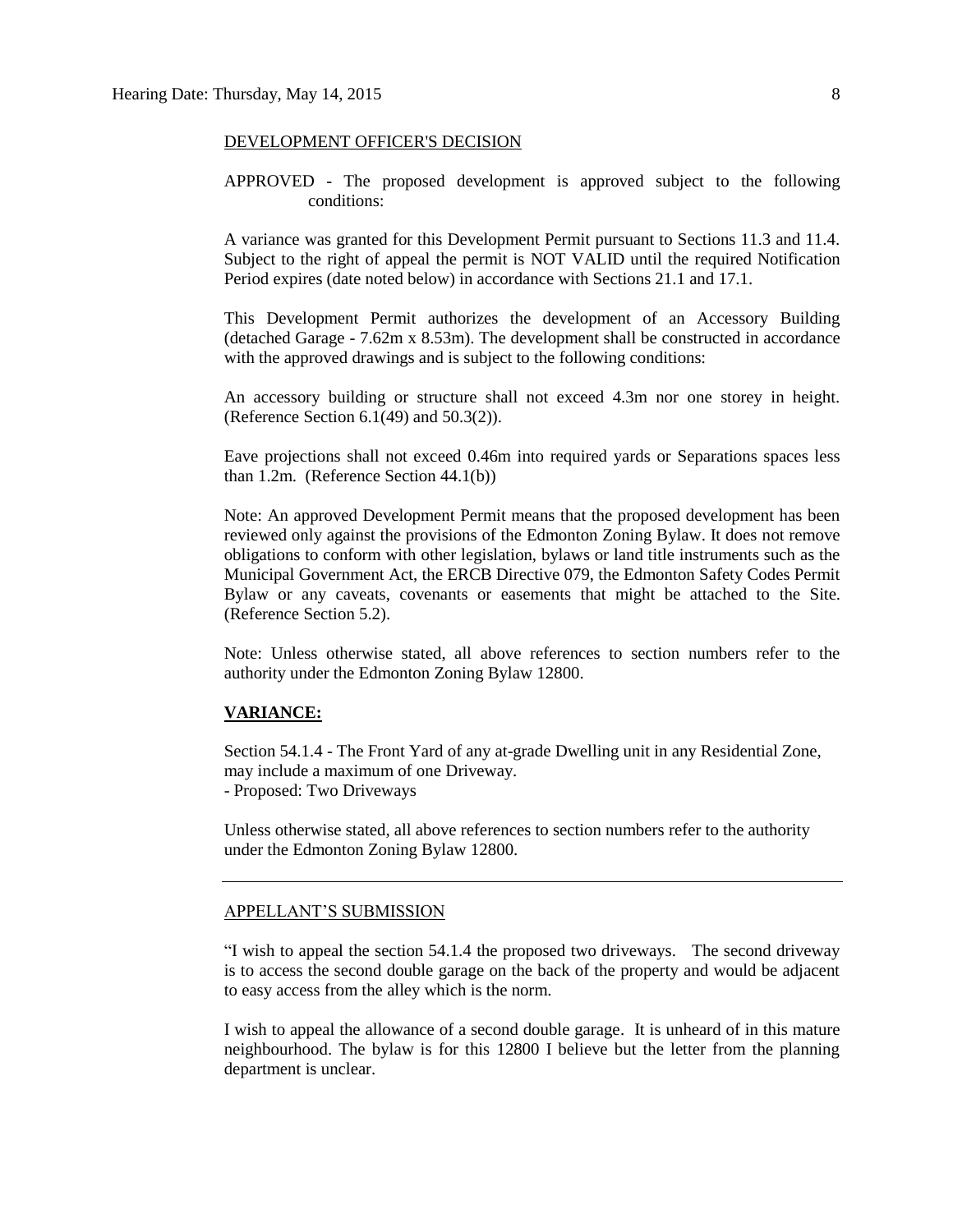The property owner is being allowed by the planning department to override almost every bylaw in place to protect mature neighbourhoods. An attached double garage with an adjacent workshop, which is equivalent to a triple garage, has already been allowed with boulevard access. No other such development exists in this neighbourhood. A second detached double garage in the back which the property owner objected to himself a year ago when he wanted an attached front garage with access to the front boulevard is ridiculous."

#### SUBDIVISION AND DEVELOPMENT APPEAL BOARD OFFICER'S COMMENTS

**Single Detached Housing** is a Permitted Use in the RF1 Single Detached Residential Zone, Section 110.2(4).

Section 50.1(2) states Accessory Uses and Buildings are permitted in a Zone when Accessory to a principal Use which is a Permitted Use in that same Zone and for which a Development Permit has been issued.

This application was approved by the Development Officer subject to conditions.

Pursuant to Section 11.3 and 11.4 and subject to the right of appeal to the Subdivision and Development Appeal Board, Section 21.1, the Development Officer granted the following variance:

Section 54.1(4) states the Front Yard of any at-grade Dwelling unit in any Residential Zone, or in the case of a corner Site, the Front Yard or the flanking Side Yard in any Residential Zone, may include a maximum of one Driveway. The area hardsurfaced for a Driveway not including the area used as a walkway, shall:

a. a minimum width of 3.1 metres;

- b. for a Site 10.4 metres wide or greater, have a maximum width that shall be calculated as the product of 3.1 metres multiplied by the total number of adjacent side-by-side parking spaces contained within the Garage; and
- c. for a Site less than 10.4 metres wide, have a maximum width of 3.1 metres.

The Driveway shall lead directly from the roadway to the required Garage or Parking Area.

#### **The Development Officer determined a maximum of one Driveway is permitted. The proposed development provides two Driveways, which is in excess of the standard by one Driveway.**

The decision of approval by the Development Officer has been appealed by an adjacent property owner located at 10816 – 60 Avenue.

Under Section 6.1(26), **Driveway** means an area that provides access for vehicles from a public or private roadway to a Garage or Parking Area.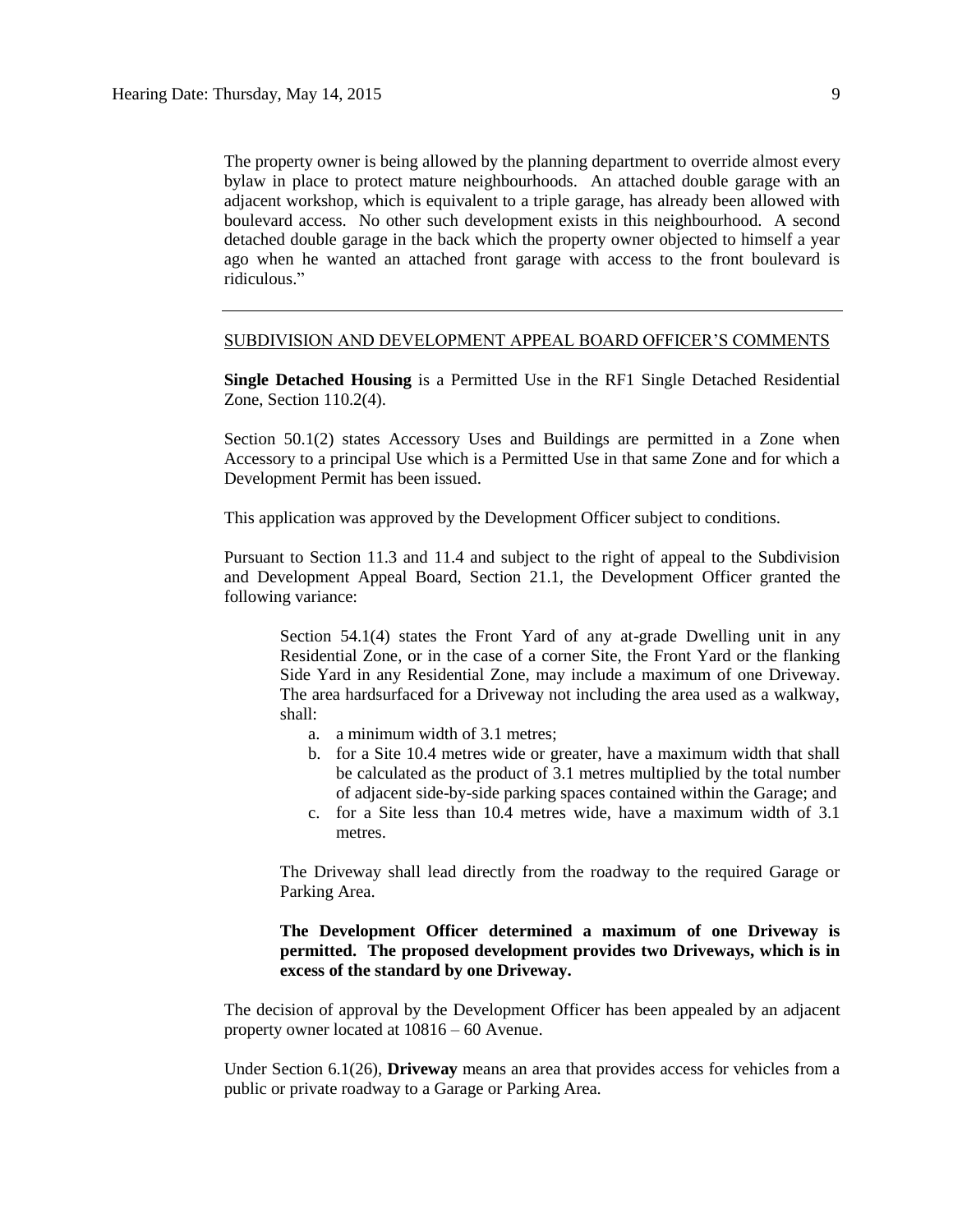Section 814.1 states the purpose of the Mature Neighbourhood Overlay is to ensure that new low density development in Edmonton's mature residential neighbourhoods is sensitive in scale to existing development, maintains the traditional character and pedestrian-friendly design of the streetscape, ensures privacy and sunlight penetration on adjacent properties and provides opportunity for discussion between applicants and neighbouring affected parties when a development proposes to vary the Overlay regulations.

Section 110.1 states the purpose of the RF1 Single Detached Residential Zone is to provide for Single Detached Housing while allowing other forms of small scale housing in the form of Secondary Suites, Semi-detached Housing and Duplex Housing under certain conditions.

#### NOTICE TO APPLICANT/APPELLANT

Provincial legislation requires that the Subdivision and Development Appeal Board issue its official decision in writing within fifteen days of the conclusion of the hearing. Bylaw No. 11136 requires that a verbal announcement of the Board's decision shall be made at the conclusion of the hearing of an appeal, but the verbal decision is not final nor binding on the Board until the decision has been given in writing in accordance with the Municipal Government Act.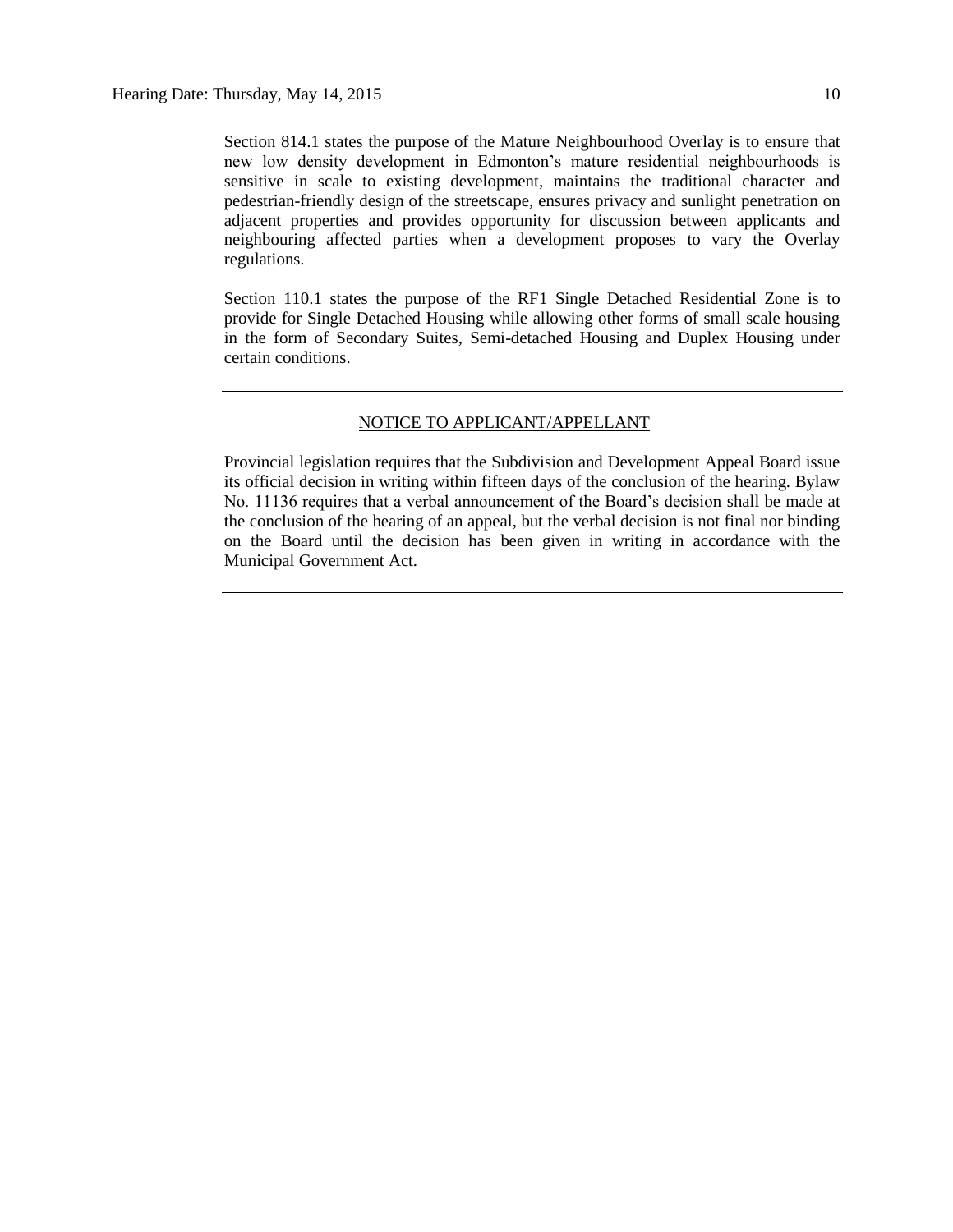